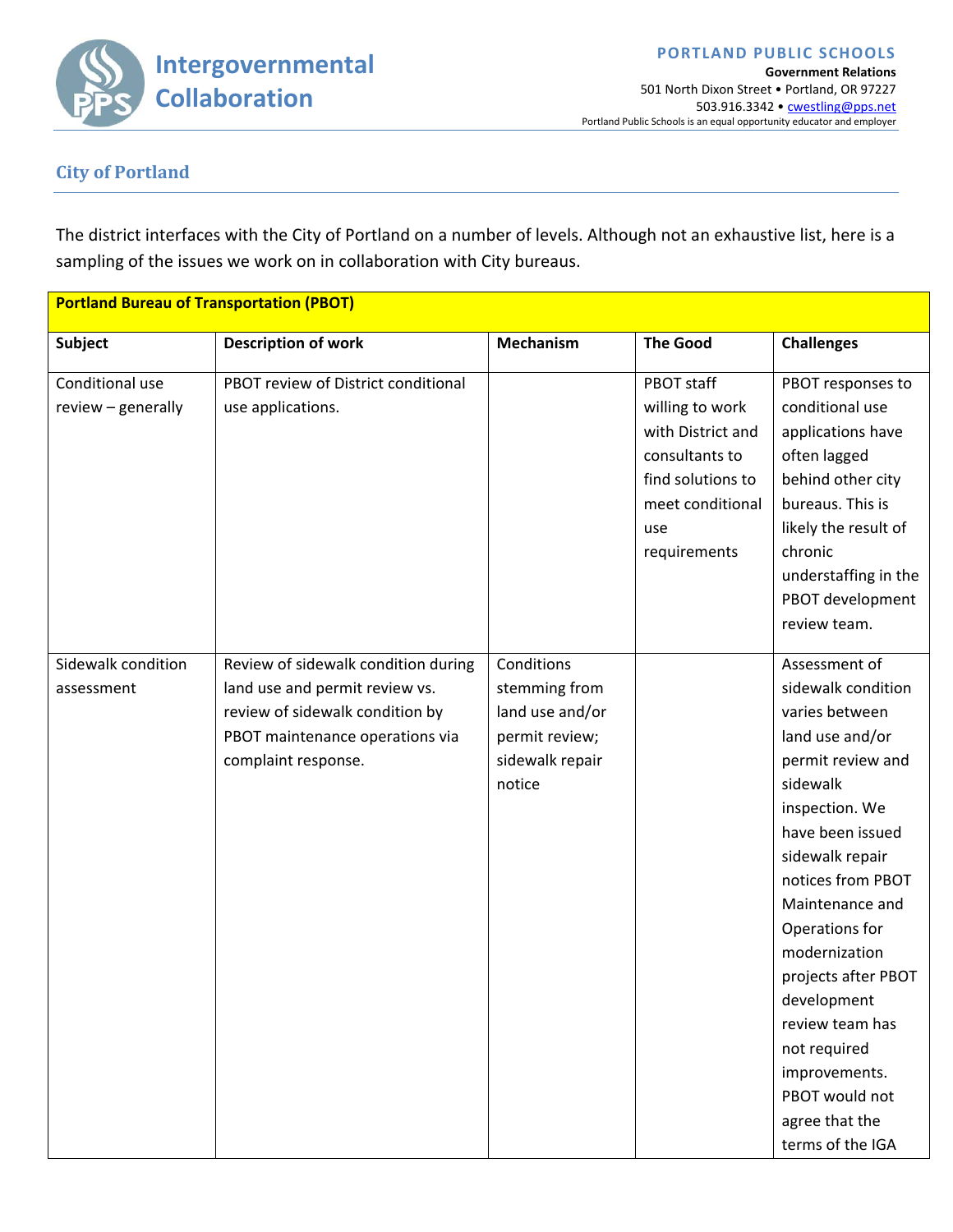|                      |                                                                        |                     |                                          | funds would allow                     |
|----------------------|------------------------------------------------------------------------|---------------------|------------------------------------------|---------------------------------------|
|                      |                                                                        |                     |                                          | a voluntary effort                    |
|                      |                                                                        |                     |                                          | to bring the                          |
|                      |                                                                        |                     |                                          | sidewalks up to                       |
|                      |                                                                        |                     |                                          | code. Also, We                        |
|                      |                                                                        |                     |                                          | need an agreement                     |
|                      |                                                                        |                     |                                          | with PBOT that all                    |
|                      |                                                                        |                     |                                          | requirements for                      |
|                      |                                                                        |                     |                                          | sidewalk repairs                      |
|                      |                                                                        |                     |                                          | will fall into the                    |
|                      |                                                                        |                     |                                          | prioritization of                     |
|                      |                                                                        |                     |                                          | projects resulting                    |
|                      |                                                                        |                     |                                          | from the work of                      |
|                      |                                                                        |                     |                                          | the Fixing Our                        |
|                      |                                                                        |                     |                                          | <b>Streets</b>                        |
|                      |                                                                        |                     |                                          | Stakeholders                          |
|                      |                                                                        |                     |                                          | Advisory Group.                       |
|                      |                                                                        |                     |                                          |                                       |
| 2012 Capitol Bond    | PPS and PBOT have an IGA specific                                      | <b>IGA</b>          | PPS is preparing                         | Disagreements for                     |
| <b>IGA</b>           | to the 2012 Capital Bond Scope of                                      |                     | a list of projects<br>to utilize most of | how much funding<br>would be used for |
|                      | work. The intent of that agreement<br>was to direct district funds for |                     | the funds to                             | bond projects vs                      |
|                      | conditioned public ROW                                                 |                     | reimburse for                            | City-wide projects                    |
|                      | improvements away from just the                                        |                     | <b>ROW</b>                               | seem to have been                     |
|                      | projects with public ROW COAs and                                      |                     | improvements.                            | resolved                              |
|                      | better direct them to projects that                                    |                     |                                          |                                       |
|                      | benefit the City and PPS as a whole.                                   |                     |                                          |                                       |
|                      |                                                                        |                     |                                          |                                       |
| Permit Approvals and | Regularly inquire with PBOT staff on                                   | E-mails, Phone      | Very cooperative                         | Response times to                     |
| Code Interpretations | permit status and for code                                             | Calls, Voice Mails, | to responding to                         | questions are                         |
|                      | interpretations on multiple FAM &                                      | In-Person           | questions and                            | typically delayed a                   |
|                      | OSM projects.                                                          | <b>Meetings</b>     | inquiries on PPS                         | few days to in some                   |
|                      |                                                                        |                     | projects.                                | instances, a week                     |
|                      |                                                                        |                     |                                          | or more.                              |
| Lincoln MP code      | Although the City Council removed a                                    | Memorandum of       | The PBOT                                 | However, some                         |
| changes              | condition for pedestrian/bike                                          | Understanding       | manager                                  | PBOT departments                      |
|                      | connection through the new                                             |                     | working on this                          | still feel that a                     |
|                      | campus, it mandated a MOU for the                                      |                     | is open to PPS'                          | connection needs                      |
|                      | two agencies to work together to                                       |                     | security needs                           | to be open to                         |
|                      | provide a connection that                                              |                     | and doesn't feel                         | public during                         |
|                      | benefitted both parties equally.                                       |                     | that the                                 | school hours.                         |
|                      |                                                                        |                     | connection need                          |                                       |
|                      |                                                                        |                     | to be open                               |                                       |
|                      |                                                                        |                     | during school                            |                                       |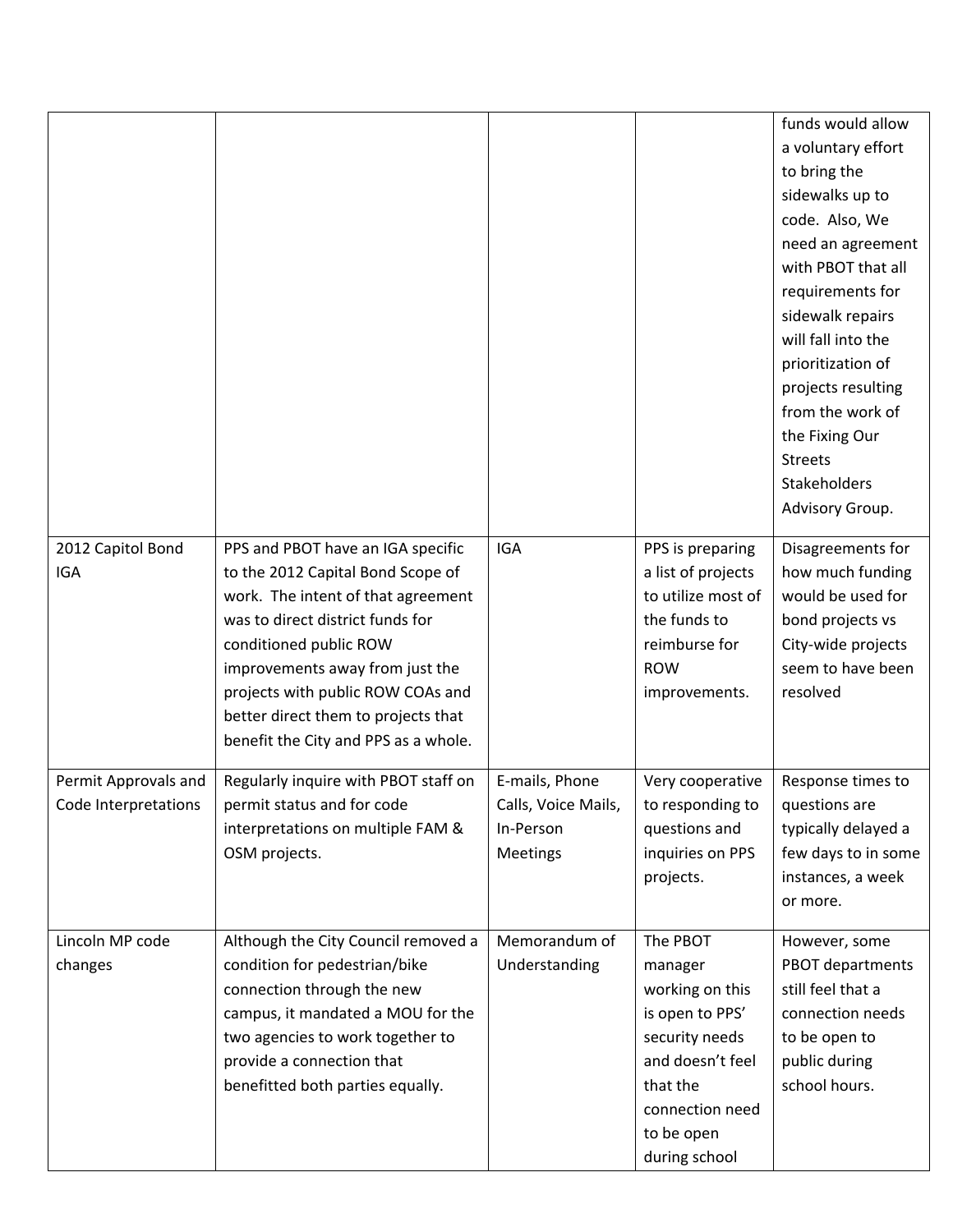|  | hours |  |
|--|-------|--|
|  |       |  |

| <b>Portland Parks and Recreation</b>                                 |                                                                                                                                                                                                                                                                                                                                                                                                                                                                                          |                                                                                   |                                                                                                             |                                                                                                                                                                                                                                                                                           |
|----------------------------------------------------------------------|------------------------------------------------------------------------------------------------------------------------------------------------------------------------------------------------------------------------------------------------------------------------------------------------------------------------------------------------------------------------------------------------------------------------------------------------------------------------------------------|-----------------------------------------------------------------------------------|-------------------------------------------------------------------------------------------------------------|-------------------------------------------------------------------------------------------------------------------------------------------------------------------------------------------------------------------------------------------------------------------------------------------|
| <b>Subject</b>                                                       | <b>Description of work</b>                                                                                                                                                                                                                                                                                                                                                                                                                                                               | <b>Mechanism</b>                                                                  | <b>The Good</b>                                                                                             | <b>Challenges</b>                                                                                                                                                                                                                                                                         |
| General<br>collaboration                                             | PPR and PPS have an intertwined<br>relationship, most of which is<br>memorialized in a collaborative<br>agreement, completed in 2010. In<br>general, PPR has become less<br>partnership oriented as its budget<br>has diminished and the City Council<br>has expected it to raise more of its<br>own funding.                                                                                                                                                                            | Collaborative<br>Agreement, some<br>side agreements.                              | Some PPR staff<br>are very easy to<br>work with.                                                            | PPR has historically<br>been difficult to<br>work with.                                                                                                                                                                                                                                   |
| <b>Grant HS</b><br>Modernization<br>requirements - Turf<br>field use | Grant Modernization will build a new<br>artificial turf field for baseball and<br>soccer on an existing grass field. The<br>land under the field is owned nearly<br>equally by PPS and PP&R.<br>Historically, PP&R has permitted and<br>maintained the field. PPR permit<br>revenue will increase due to higher<br>fees and turf will allow additional<br>play time during rainy months. PIL<br>would like additional field time on<br>the new asset which is partially<br>owned by PPS. | Collaborative<br>Agreement                                                        | Parks' athletic<br>staff and PIL staff<br>collaborate to try<br>to meet the<br>demands of both<br>programs. | PPR denied much<br>of the PIL request<br>for added field<br>time. Collaborative<br>agreement gives<br>PPS priority use of<br>PPR facilities even<br>if standard PPR<br>permit fees were<br>paid by PPS, but<br>denied by PPR<br>stating it didn't<br>want to lose any<br>time for public. |
| <b>Utility Use Invoicing</b>                                         | PP&R uses our natural gas to heat<br>their pools during the summer<br>months at Wilson and Grant and they<br>use our water for irrigation at the<br>Green Thumb site. We invoice them<br>for this usage once a year.                                                                                                                                                                                                                                                                     | Email invoice<br>with back up<br>documentation<br>to PP&R accounts<br>receivable. | They cooperate<br>and do not<br>dispute any<br>charges.                                                     | PPR has<br>traditionally been<br>very slow to pay<br>the invoices. It has<br>sometimes taken<br>months.                                                                                                                                                                                   |
| <b>Community Gardens</b>                                             | There are 9 PPR community gardens<br>on PPS property. PPR doesn't pay<br>rent but most if not all are on their<br>own water meter, which PPR pays.                                                                                                                                                                                                                                                                                                                                       | Collaborative<br>Agreement.                                                       | PPR staff have<br>been easy to<br>work with,<br>manages gardens                                             |                                                                                                                                                                                                                                                                                           |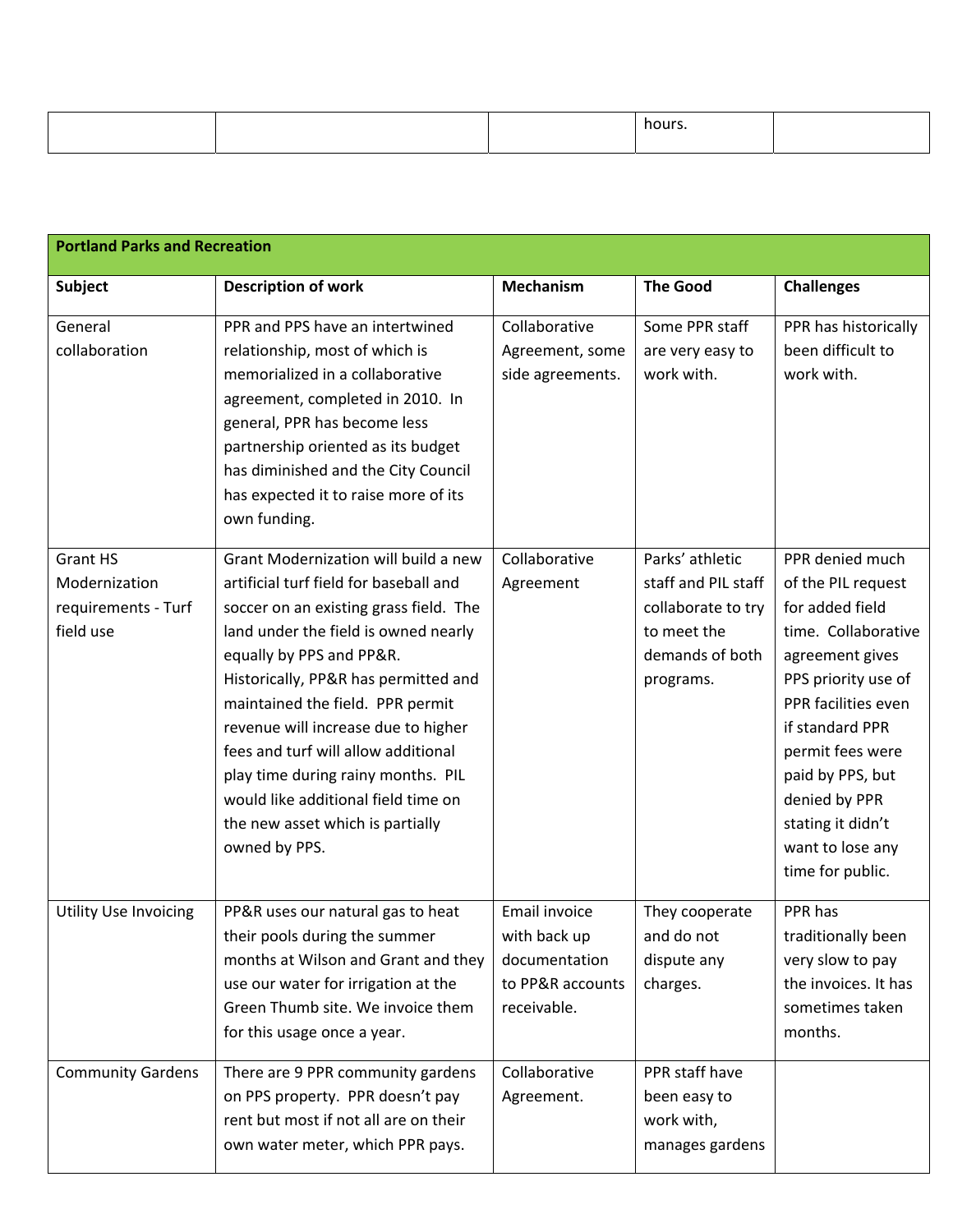|                       |                                                                                                                                                     |     | and common<br>space well,<br>responsive if we<br>are interested in<br>siting a new<br>garden. |  |
|-----------------------|-----------------------------------------------------------------------------------------------------------------------------------------------------|-----|-----------------------------------------------------------------------------------------------|--|
| <b>Grant Softball</b> | Four options developed for<br>consideration. All options involve<br>PPR-owned facilities and need PPR<br>permission/cooperation to move<br>forward. | TBD |                                                                                               |  |

| <b>Portland Housing Bureau</b> |                                                                                                                                                                                                                                                                                                                                    |                                               |                                                                                                                                              |                                                                                                                               |  |
|--------------------------------|------------------------------------------------------------------------------------------------------------------------------------------------------------------------------------------------------------------------------------------------------------------------------------------------------------------------------------|-----------------------------------------------|----------------------------------------------------------------------------------------------------------------------------------------------|-------------------------------------------------------------------------------------------------------------------------------|--|
| Subject                        | <b>Description of work</b>                                                                                                                                                                                                                                                                                                         | <b>Mechanism</b>                              | <b>The Good</b>                                                                                                                              | <b>Challenges</b>                                                                                                             |  |
| Enrollment                     | PHB implements policy and provides<br>funding for affordable housing<br>development; multi-family affordable<br>housing generates student<br>population at a significantly higher<br>rate than market-rate multi-family<br>development, so knowing about<br>upcoming projects or policies helps<br>PPS better estimate enrollment. | Annual meeting;<br>informal<br>notifications. | PHB is generous<br>with its time and<br>provides<br>information to<br>PPS and PSU Pop<br>Center when<br>requested to<br>help PPS<br>estimate | No issues, but<br>perhaps PPS and<br>PHB develop a<br>formal MOU<br>around PHB<br>regularly providing<br>info to PPS via PSU. |  |
|                                |                                                                                                                                                                                                                                                                                                                                    |                                               | enrollment.                                                                                                                                  |                                                                                                                               |  |

| <b>Portland Planning Bureau</b> |                                       |                  |                   |                      |  |
|---------------------------------|---------------------------------------|------------------|-------------------|----------------------|--|
| Subject                         | <b>Description of work</b>            | <b>Mechanism</b> | <b>The Good</b>   | <b>Challenges</b>    |  |
| School zoning                   | Most PPS schools are zoned            | Comprehensive    | Bureau of         | Conditional use      |  |
|                                 | residential by the city's             | plan and zoning  | Planning and      | review of projects   |  |
|                                 | comprehensive plan and zoning code    | code             | Sustainability    | adds uncertainty to  |  |
|                                 | maps. The City's zoning code has long | designations     | open to           | project schedules    |  |
|                                 | required building and/or exterior     |                  | reviewing and     | budgets and limits   |  |
|                                 | alterations greater than 1,500 SF on  |                  | amending zoning   | program flexibility. |  |
|                                 | schools sites be approved through a   |                  | requirements for  | PPS participated in  |  |
|                                 | conditional use review application    |                  | schools, but this | City led meetings    |  |
|                                 | despite the fact that most PPS        |                  | is not on their   | regarding the        |  |
|                                 | campuses have been in operation for   |                  | work plan.        | future of zoning for |  |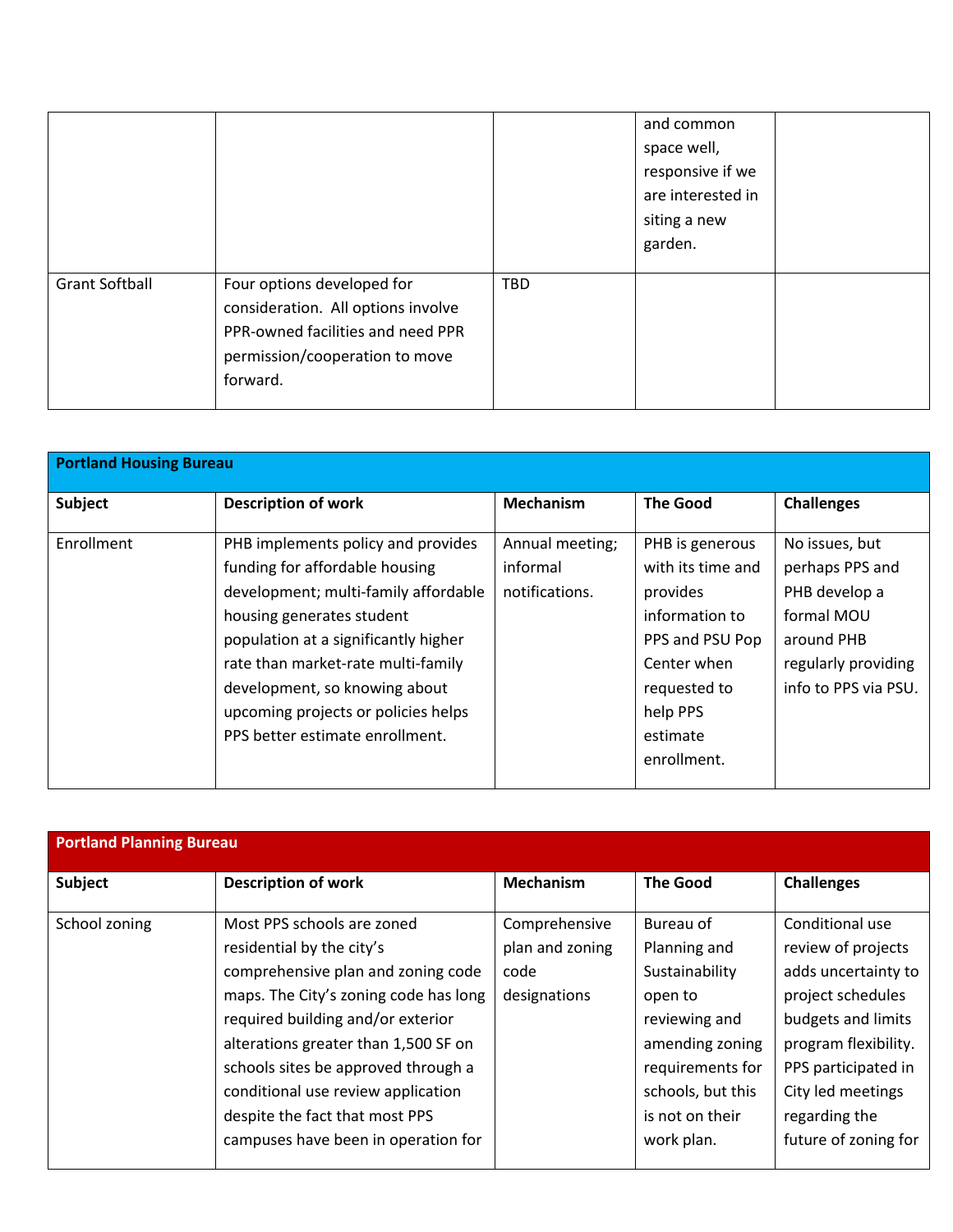| Permit Approvals and | decades. The Portland Plan and<br>subsequent comprehensive plan<br>update processes promised an<br>overhaul of the zoning applied to<br>schools.<br>All of our OSM and some of our FAM | In-person                                    | The planning                                                                                                                                            | schools and<br>provided<br>suggestions for<br>zoning changes.<br>Neighborhoods will<br>likely oppose giving<br>up some of the<br>control that<br>current zoning<br>gives them.<br>Unwilling, to-date,                                           |
|----------------------|----------------------------------------------------------------------------------------------------------------------------------------------------------------------------------------|----------------------------------------------|---------------------------------------------------------------------------------------------------------------------------------------------------------|-------------------------------------------------------------------------------------------------------------------------------------------------------------------------------------------------------------------------------------------------|
| Code Interpretations | projects require a Planning and<br>Zoning review by COP Planners.                                                                                                                      | meeting, email,<br>voice mail, phone<br>call | staff have<br>worked with PPS<br>to find the most<br>cost effective<br>project solutions<br>to satisfy City of<br>Portland<br>planning<br>requirements. | to give any<br>concessions to PPS<br>on Outdoor<br>Classroom projects<br>proposed in 2016<br>and 2017. Staff has<br>problem stepping<br>away from code<br>language at times<br>to exercise<br>common-sense on<br>the intent of our<br>projects. |

| <b>Bureau of Development Services</b> |                                         |                  |                   |                     |  |
|---------------------------------------|-----------------------------------------|------------------|-------------------|---------------------|--|
| Subject                               | <b>Description of work</b>              | <b>Mechanism</b> | <b>The Good</b>   | <b>Challenges</b>   |  |
| Land use reviews                      | PPS has used the Early Assistance       | Early Assistance | The City was very | This common         |  |
| (with Lincoln                         | process on multiple projects            | meeting          | helpful in this   | understanding was   |  |
| Modular project as                    | throughout the years (including the     |                  | meeting,          | not communicated    |  |
| an example)                           | Lincoln Modular project), and this is a |                  | documenting the   | as clearly as       |  |
|                                       | helpful forum for reaching an early     |                  | common            | possible to City    |  |
|                                       | consensus on land use issues            |                  | understanding     | review staff, as we |  |
|                                       | between PPS and the City                |                  | we reached,       | encountered         |  |
|                                       |                                         |                  | particularly      | several obstacles   |  |
|                                       |                                         |                  | related to the    | which had been      |  |
|                                       |                                         |                  | Lincoln Modular   | resolved during the |  |
|                                       |                                         |                  | design            | meeting but came    |  |
|                                       |                                         |                  |                   | back into play      |  |
|                                       |                                         |                  |                   | during the more     |  |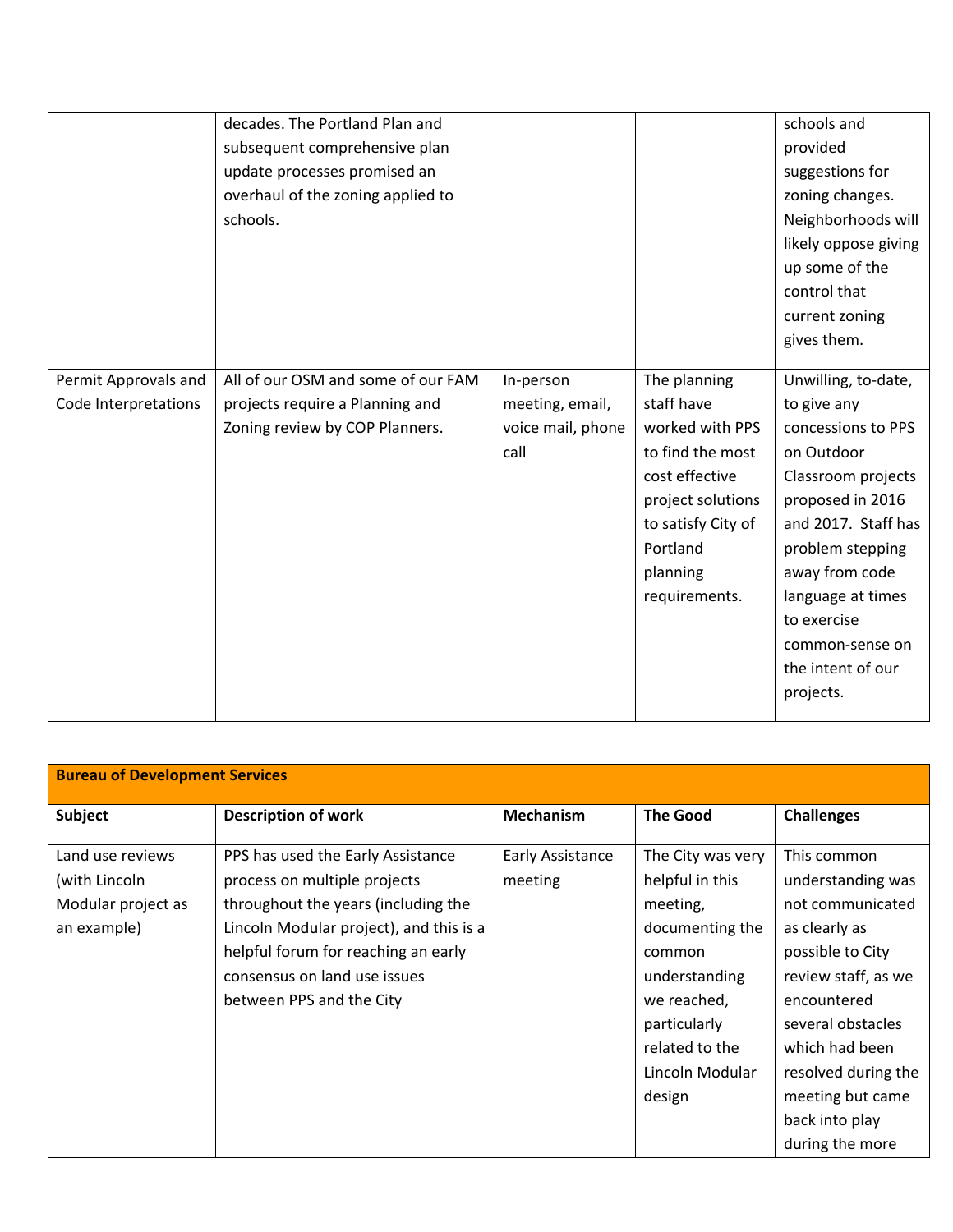|                             |                                                                                                                                                                                     |                            |                                                                                          | detailed plan<br>review process;<br>this resulted in<br>delays to the<br>project that<br>negatively<br>impacted the<br>project budget.<br>Also resulted in<br>delay in completion<br>after start of<br>school.                                                                                                                           |
|-----------------------------|-------------------------------------------------------------------------------------------------------------------------------------------------------------------------------------|----------------------------|------------------------------------------------------------------------------------------|------------------------------------------------------------------------------------------------------------------------------------------------------------------------------------------------------------------------------------------------------------------------------------------------------------------------------------------|
| Multiple, early             | PPS would like to be able to issue                                                                                                                                                  | <b>Building permits</b>    |                                                                                          | The City has so far                                                                                                                                                                                                                                                                                                                      |
| building permit<br>packages | multiple, early building permit<br>packages in order to compress<br>construction schedules on fast-track<br>projects                                                                |                            |                                                                                          | not accepted the<br>District's proposal<br>to allow for<br>multiple, early<br>building permit<br>packages.                                                                                                                                                                                                                               |
|                             |                                                                                                                                                                                     | <b>Building permits</b>    |                                                                                          | Some building<br>permits have taken<br>considerably longer<br>than anticipated to<br>issue in recent<br>years. The cause<br>for the delays can<br>be debated but<br>certainly BDS staff<br>has been<br>understaffed at<br>points in time. PPS<br>would like the<br>ability to pay for<br>outside review to<br>expedite permit<br>review. |
| Code Compliance             | I reached out to the Portland Fire<br>Marshal's multiple times in 2016-17<br>to ask questions and receive<br>clarification on Code Compliance<br>issues in regards to building fire | Fire Inspection<br>Reports | Always helpful in<br>clarifying our<br>questions and<br>concerns within<br>the district. |                                                                                                                                                                                                                                                                                                                                          |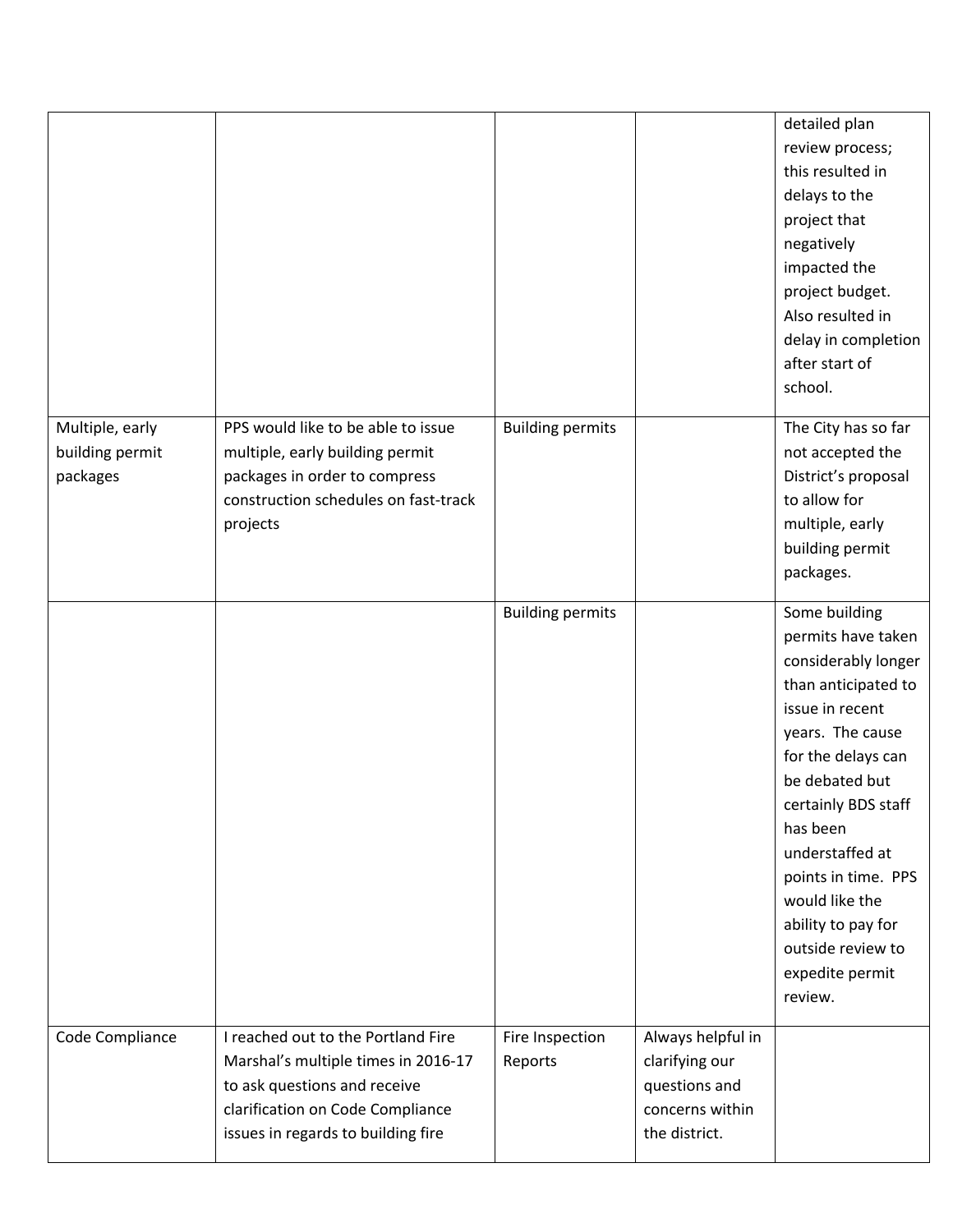|                           | codes.                                  |                   |                    |                       |
|---------------------------|-----------------------------------------|-------------------|--------------------|-----------------------|
| <b>Building &amp; MEP</b> | All of PPS project work requires some   | In-Person         | As a fellow public | See above.            |
| Permits (recent           | amount of permit approval from BDS.     | Counter           | organization, the  |                       |
| examples: Tubman          | See all above issues, as well as School | Conversations     | <b>BDS</b> staff   |                       |
| and Bridger)              | Zoning, above.                          | and Formal        | recognize this     |                       |
|                           |                                         | Meetings. E-mail, | and provide an     |                       |
|                           |                                         | and Phone         | additional level   |                       |
|                           |                                         | conversations.    | of support that is |                       |
|                           |                                         |                   | not provided to    |                       |
|                           |                                         |                   | private parties.   |                       |
|                           |                                         |                   | For example,       |                       |
|                           |                                         |                   | fast-tracking      |                       |
|                           |                                         |                   | through permit     |                       |
|                           |                                         |                   | approvals when     |                       |
|                           |                                         |                   | requested and if   |                       |
|                           |                                         |                   | it has the         |                       |
|                           |                                         |                   | capacity.          |                       |
| <b>Facilities Permits</b> | PPS uses the facilities permit          | Phone, email,     | (Same as above)    | These permits are     |
|                           | program for permits at multiple sites   | and meetings at   |                    | generally more        |
|                           |                                         | <b>BDS</b>        |                    | expensive than        |
|                           |                                         |                   |                    | paying for standard   |
|                           |                                         |                   |                    | permits. We are       |
|                           |                                         |                   |                    | billed each time      |
|                           |                                         |                   |                    | any of their staff    |
|                           |                                         |                   |                    | touches one of our    |
|                           |                                         |                   |                    | projects at a rate of |
|                           |                                         |                   |                    | \$202/hour.           |
|                           |                                         |                   |                    |                       |

## **Multnomah County**

PPS works with Multnomah County on a number of fronts, including familiar partnerships like SUN Community Schools and Student Health Centers, both of which are located in our building.

| Subject              | <b>Description of work</b>           | Mechanism          | <b>The Good</b> | <b>Challenges</b> |
|----------------------|--------------------------------------|--------------------|-----------------|-------------------|
|                      |                                      |                    |                 |                   |
| <b>SUN Community</b> | Full-service neighborhood hubs       | After-school       |                 |                   |
| Schools              | where the school and partners such   | programming; a     |                 |                   |
|                      | as Multnomah County, the City of     | platform for       |                 |                   |
|                      | Portland and non-profits from across | families to access |                 |                   |
|                      | the community come together to       | anti-poverty and   |                 |                   |
|                      | make sure kids and families have     | other supports.    |                 |                   |
|                      |                                      |                    |                 |                   |